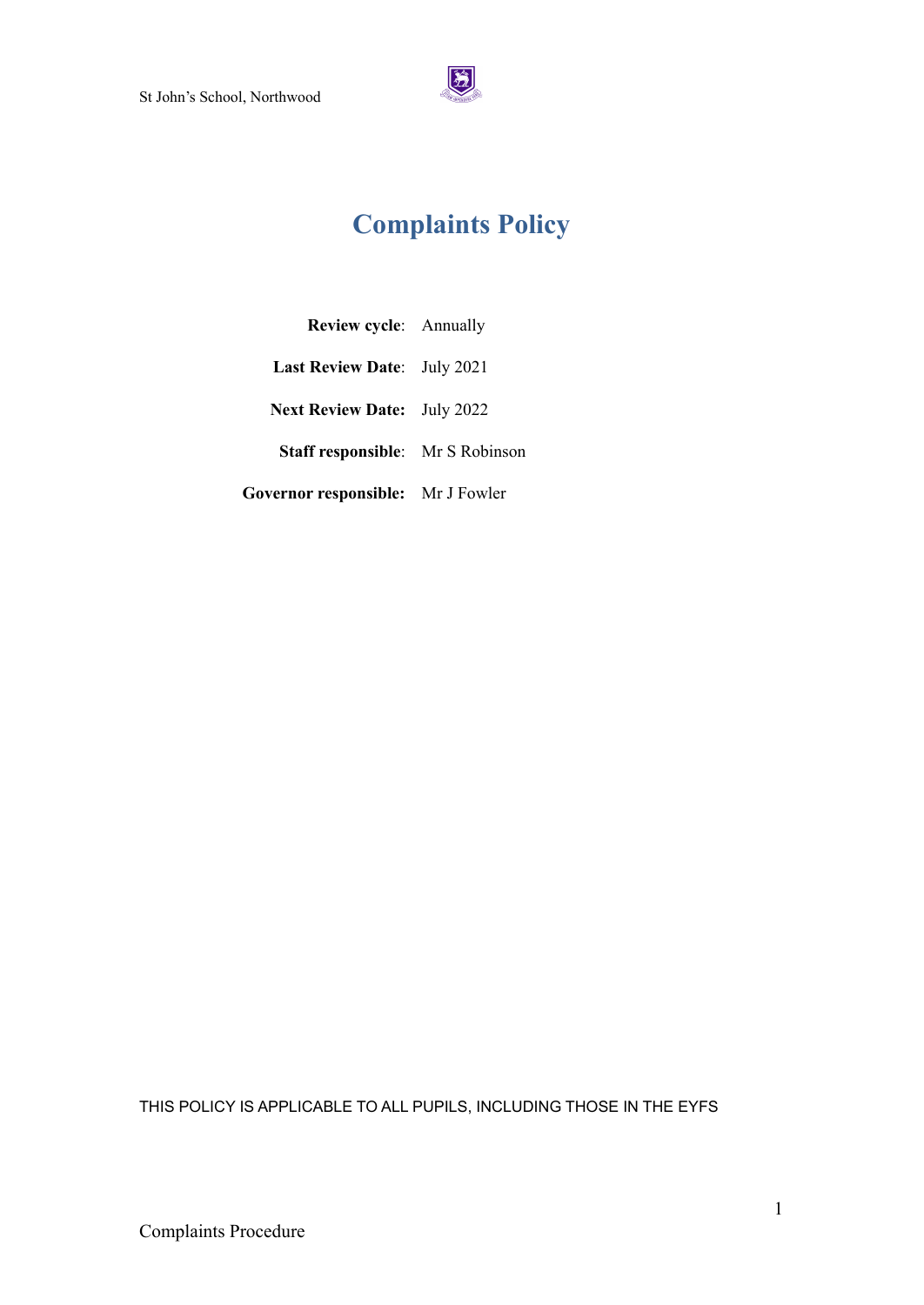

## 9.8 **COMPLAINTS POLICY AND PROCEDURE**

### **Introduction**

The School has long prided itself on the quality of the teaching and pastoral care provided to its pupils. However, if parents do have a complaint, they can expect it to be treated by the School in accordance with this Procedure. This procedure is used for all pupils in the School, including those in the EYFS.

This policy is available for parents to access via the school website and in the parent handbooks.

The term 'normally' used in the timescales of the procedure below allows for some flexibility during the holiday periods. Deviation from the 'normal' time frame would be in exceptional circumstances only during term time.

## **Stage 1 – Informal Resolution**

It is hoped that most complaints and concerns will be resolved quickly and **informally.**

If parents have a complaint they should contact their son's Form Teacher. Early communication of concerns is often the key and in many cases, the matter will normally be resolved straightaway by this means to the parents' satisfaction. If the Form Teacher cannot resolve the matter alone, it may be necessary for him/her to consult with the Head of Pre-Prep, Head of Juniors, Senior Teacher (Years 5 & 6), Deputy Head Pastoral (Year 7 & 8) or in some circumstances directly to the Headmaster.

Complaints made directly to a Head of Department/Deputy Head will usually be referred to the relevant Form Teacher unless the Head of Department/Deputy Head deems it appropriate for him/her to deal with the matter personally. The Headmaster would be the next contact point.

A complaint about the Headmaster should be made to the Interim Chairman of Governors, Mr J Fowler, in the first instance, who will attempt to resolve it directly with the parent. Mr J Fowler contact details are available from the school office.

On receipt of a complaint, the Form Teacher will make a written record of all concerns and complaints and the date on which they were received in the pupil section of isams. Should the matter not be resolved within five working days or in the event that the Form Teacher and the parent fail to reach a satisfactory resolution then parents will be advised to proceed with their complaint in accordance with stage 2 of this Procedure.

#### **Stage 2 – Formal Resolution**

If the complaint cannot be resolved on an informal basis, then the parents should put their complaint in writing to the Headmaster. The complaint will be acknowledged in writing within 48 hours. The Headmaster will decide, normally within five working days and definitely within ten working days of the appropriate course of action to take.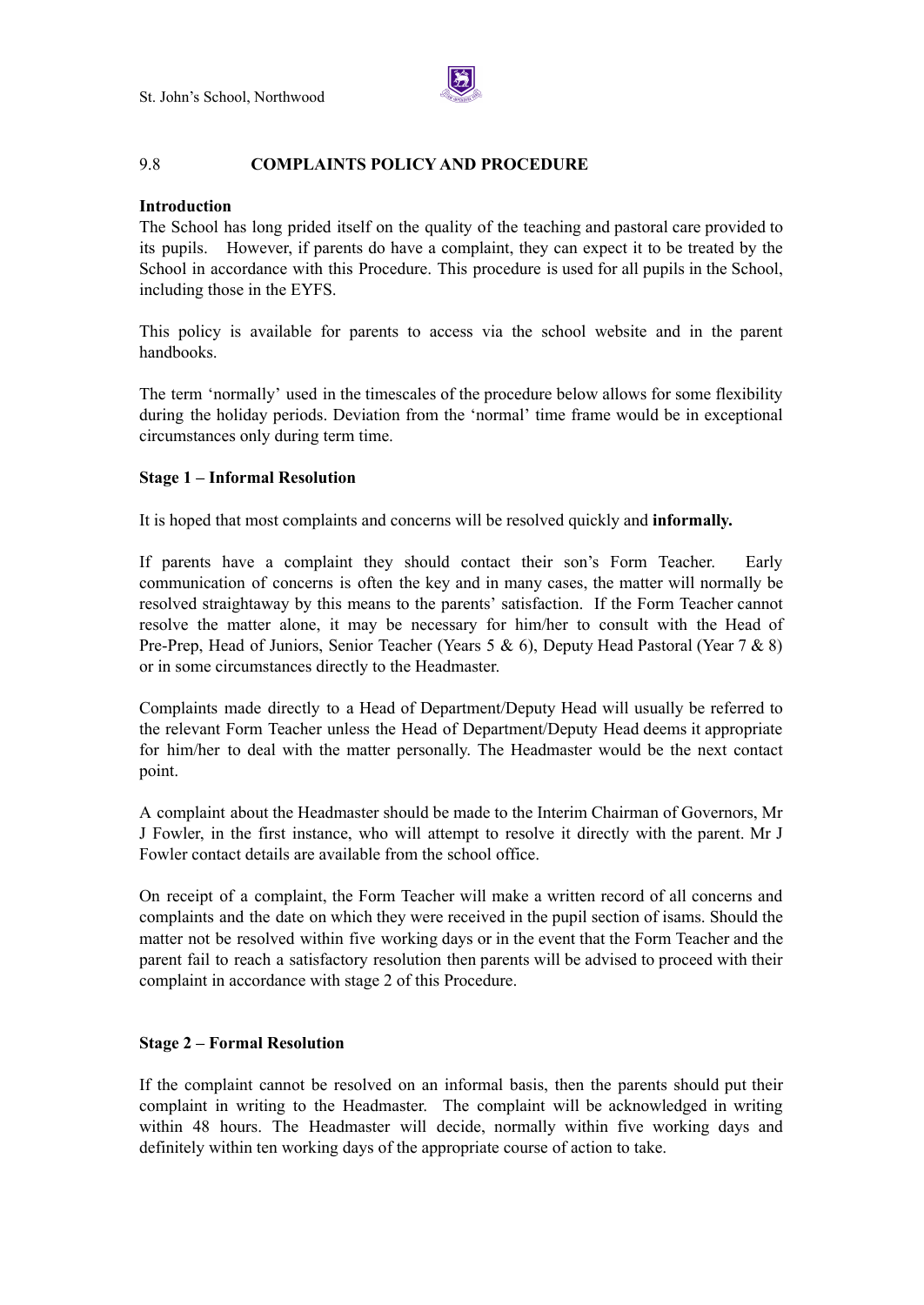St. John's School, Northwood



In most cases, the Headmaster will meet or speak to the parents concerned, within five working days of receiving the complaint, to discuss the matter. If possible, a resolution will be reached at this stage.

It may be necessary for the Headmaster to carry out further investigations. The Headmaster will keep written records of all meetings and interviews held in relation to the complaint. Once the Head is satisfied that, so far as is practicable, all of the relevant facts have been established, a decision will be made and parents will be informed of this decision in writing. The Headmaster will also give reasons for his decision. If parents remain dissatisfied with the decision, they should proceed to Stage 3 of this Procedure.

Complaints regarding EYFS pupils which are not resolved by stages 1 or 2 may be made to Ofsted and /or ISI- The Independent Schools' Inspectorate.

Contact details: Ofsted: Piccadilly Gate, Store Street, Manchester, M1 2WD 8am-8pm Monday to Friday. Phone 0300 123 1234, or email [enquiries@ofsted.gov.uk](mailto:enquiries@ofsted.gov.uk)

Or you can fill in an online complaints form at <http://live.ofsted.gov.uk/onlinecomplaints>

Ofsted regulations require that EYFS complainants will be notified of the outcome of an investigation within 28 days of the school having received the complaint. We will try to resolve issues more quickly in accordance with the policy outlined above.

The school will provide Ofsted and ISI, on request, with a written record of all complaints made during any specified period and the action that was taken as a result of each complaint.

ISI

CAP House, 9-12 Long Lane, London EC1A 9HA Telephone: 0207 600 0100

#### **Stage 3 – Panel Hearing**

If parents seek to invoke Stage 3 (following a failure to reach an earlier resolution), they must put their complaint in writing to the Chair of Governors, Mr M L A Robb, who has been appointed by the Governors to call hearings of the Complaints Panel.

The matter will then be referred to the Complaints Panel for consideration. The Panel will consist of at least three persons not directly involved in the matters detailed in the complaint, one of whom shall be independent of the management and running of the School. Each of the Panel members shall be appointed by the Board of Governors. The Chair of Governors, on behalf of the Panel, will then acknowledge the complaint within five working days and schedule a hearing to take place as soon as practicable and normally within twenty-one days.

If the Panel deems it necessary, it may require that further particulars of the complaint or any related matter be supplied in advance of the hearing. Copies of such particulars shall be supplied to all parties no later than five working days prior to the hearing.